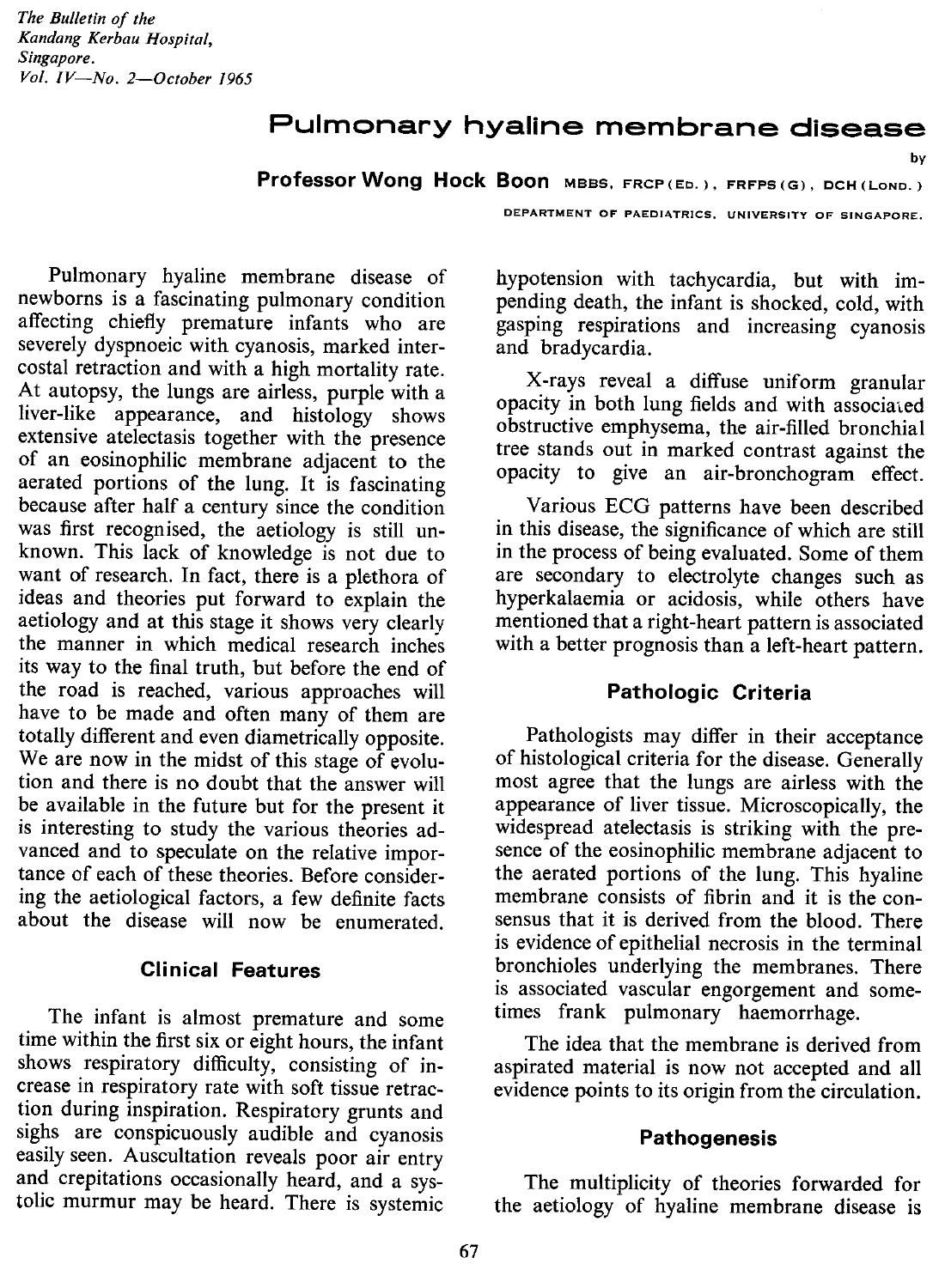itself a testimony to the fact that the truth is not yet known.

## 1. Possibility of a common mechanism:

The pathological picture of hyaline membrane disease in the newborn is also seen in other clinical states not necessarily limited to the infant age group. The rather differing clinical states which may produce this common pathological picture seems to suggest a common mechanism. The condition in which hyaline membrane may be demonstrated in the lungs include:-

- *a.* Gaseous inhalation: Inhalation of war gases such as phosgene, or mercury vapour may be followed by hyaline membrane formation. Similarly, animals exposed to high concentrations of oxygen or carbon dioxide for prolonged periods may also end up with pulmonary hyaline membranes.
- *b.* Aspiration: Aspiration of milk and kerosene have been known to produce hyaline membranes.
- c. Pneumonitis: Viral or rheumatic pneumonitis similarly may be associated with formation of hyaline membranes.
- *d.* Miscellaneous diseases: Such widely differing pathologies as Hodgkins disease, bronchogenic carcinoma and hepatic insufficiency have all produced hyaline membranes on occasion.

## 2. The nature of the common mechanism:

If there is a common mechanism, what could the nature be? Since the membrane is now known to be derivative product from the blood, a logical assumption could therefore be that somehow or other blood elements have exuded out from the pulmonary capillaries into the alveoli and later converted into hyaline membranes. Various workers have tried to prove this by means of certain observations: $-$ 

*a.* Low serum protein: If this is low, the osmotic pressure in the pulmonary circulation would be less and hence there is a greater tendency for exudation into the alveoli. Cooke (1960) showed that the prognosis was better in inafnts with hyaline membrane disease if the serum protein was more than 5 Gm $\%$  than if it was less than 5  $\text{Gm}\%$ .

- *b.* Left ventricular failure: To substantiate this there is sometimes evidence of systolic murmur, enlarged heart and evidence of a left to right shunt. Left heart failure would therefore lead to pulmonary oedema and hence hyaline membrane formation. However, many infants with cardiac failure due to congenital cardiac malformations do not form hyaline membranes, and the exhibition of digitalis does not seem to help.
- $c.$  Decreased pulmonary perfusion: If less blood is delivered to the pulmonary vessels, then there may be the possibility of capillary damage with exudation. Tooley et al (1961) have discovered hyaline membranes in patients in the post-operative period after cardiac pulmonary bypass.
- *d.* Lack of fibrinolytic enzymes: Plasminogen is the precursor of certain fibrinolytic enzymes and has been found to be low in prematures and since the membrane is composed of fibrin it ispostulated that the membrane formed because of lack of fibrinolytic enzymes. It is also known that the placenta produces a substance which inhibits plasminogen activator and contributes further to the low fibrinolytic activity.
- *e.* Lack of alveolar lining layer: Clements (1962) showed that certain cells lining the alveolar membrane produce a lipoprotein which has the property of lowering the surface tension of the air-liquid interface in the alveoli. If the lung is immature, these cells would be unable to produce sufficient amounts of this "detergent" substance so that the alveoli will not expand and hence the atelectasis. How lack of this substance would produce the membrane is another matter. It is postulated by those who believe in this mechanism that this "immaturity" of the alveolar lining membrane allows of transudation of blood into the alveoli.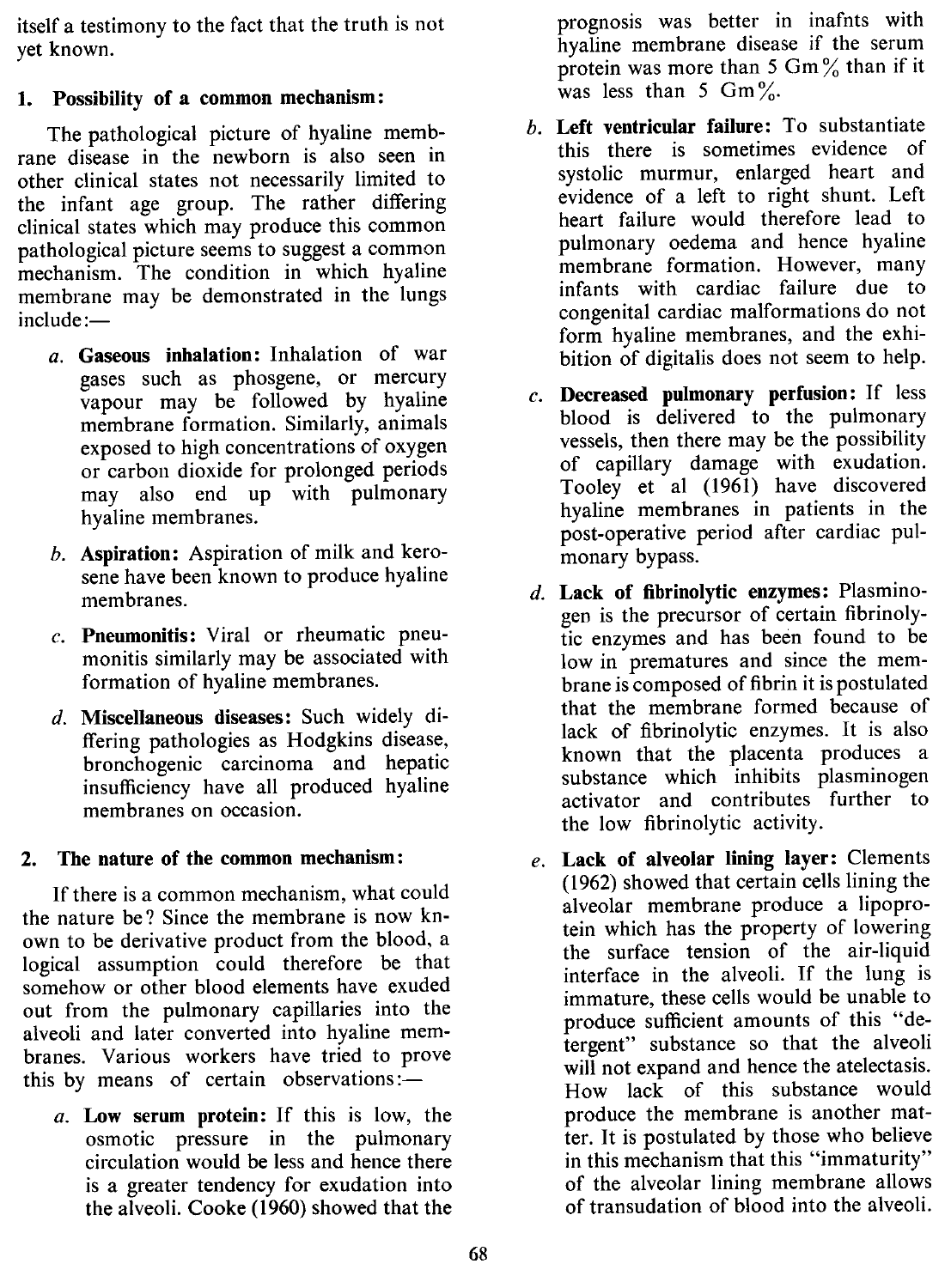- *f.* Asphyxia: There are some who think that these premature infants have had anoxia at delivery and that this anoxia damaged the capillary lining with exudation and formation of the hyaline membrane. However, there are many premature infants who also had asphyxia but do not suffer from the disease.
- g. Aspiration: This as stated above, was the cause originally thought of, especially the aspiration of amniotic fluid and that the membrane was derived from this fluid. This is untenable now as it is known that the membrane is derived from the blood. Also if intrauterine aspiration had occurred then it would be possible to see the membrane in the first few hours of life, which is not so. However, the proponents of this aspiration theory suggest that the aspirated amniotic fluid could damage the alveolar lining and set the conditions for exudation and subsequent hyaline membrane formation.
- *h.* Disturbed autonomic regulation: Certain clinical observations seem to suggest that there is gross imbalance of the autonomic nervous system such as the hypotension, oedema and coldness of the extremities. Pulmonary oedema can be produced by bilateral vagotomy in experimental animals. Although there is evidence of autonomic imbalance, the cause of this and the way in which this produces the final disease picture are unknown.

## 3. Miscellaneous considerations

There are 3 observations relevant to the problem of pulmonary hyaline membrane disease, *viz* :-

*a.* Caesarian section: Hyaline membrane disease is about 9 times as common in babies delivered by caesarian section compared to vaginal deliveries, other things being equal. However, it was later discovered that if caesarian section was done because of maternal bleeding then the increased incidence was true, but if maternal bleeding was excluded then the incidence after caesarean and after vaginal delivery were the same.

Therefore elective caesarean per se does not predispose to hyaline membrane disease.

- *b.* Maternal diabetes: It has also been observed that infants of diabetic mothers are more prone to hyaline membrane disease, and yet their birth weights are much more than those of premature infants. But it should be realised that many of these large babies who succumb to hyaline membrane disease are indeed premature by gestational age. In other words, the propensity of these infants to develop hyaline membrane disease is due to a combination of immaturity and the peculiar circumstances attendant on an infant born of a diabetic mother.
- c. Acid-base disturbances: Normal newborn infants have an arterial pH of 7.25 to 7.30, with PCO<sub>2</sub> of 50-70 mm. Hg and bicarbonate values of 18 to 22 mEq./ litre. This degree of acidosis which is both respiratory and metabolic is corrected by the normal newborn infant when he begins to breathe and blows off the excess  $CO<sub>2</sub>$  and within a few hours has retained enough bicarbonate to counteract against the metabolic acidosis. However, in infants with hyaline membrane disease both these compensatory measures are inadequate so that the



Fig 1. Summary of theories offered for causation of pulmonary hyaline membrane disease (for explanation, see text).